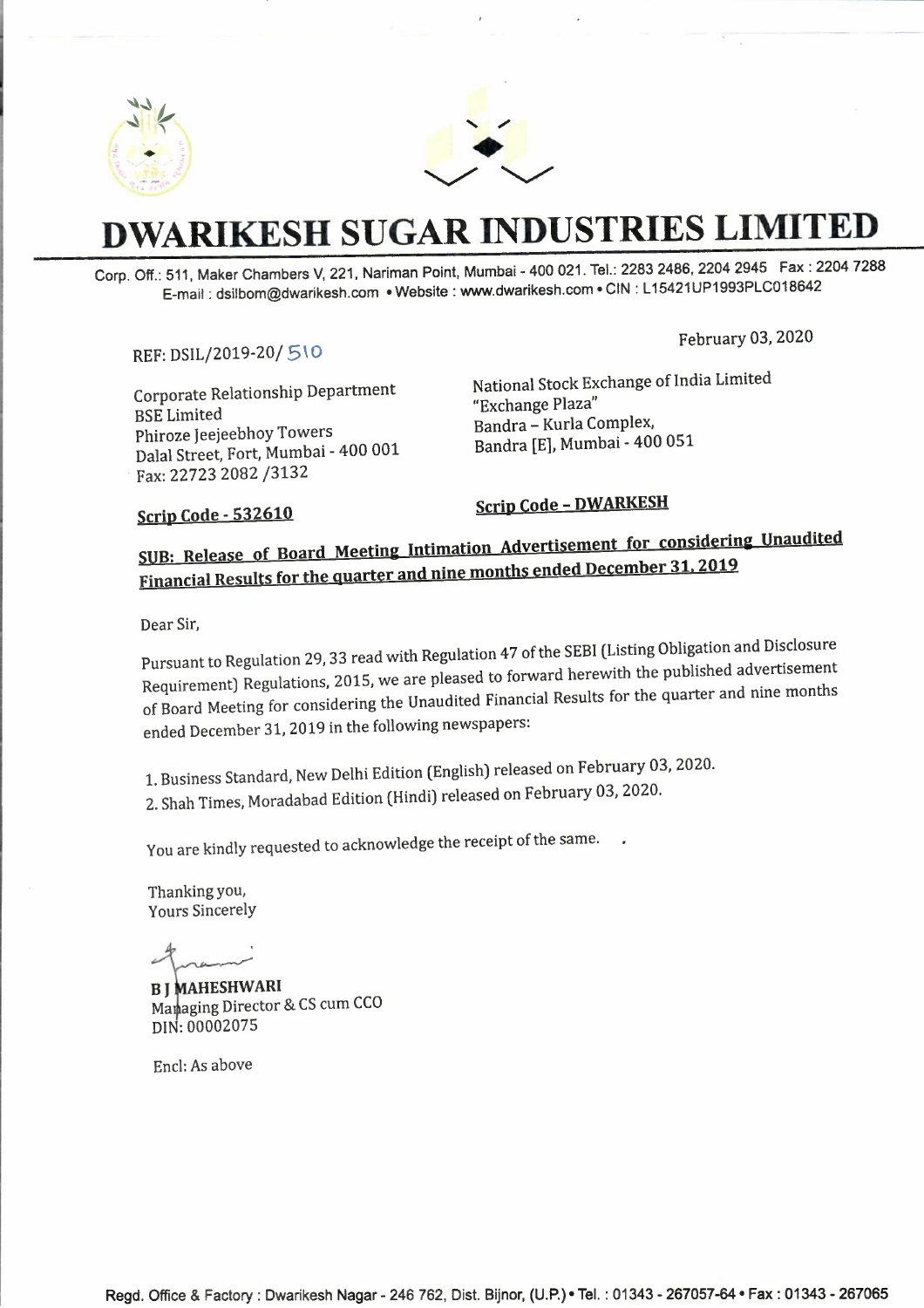



. /